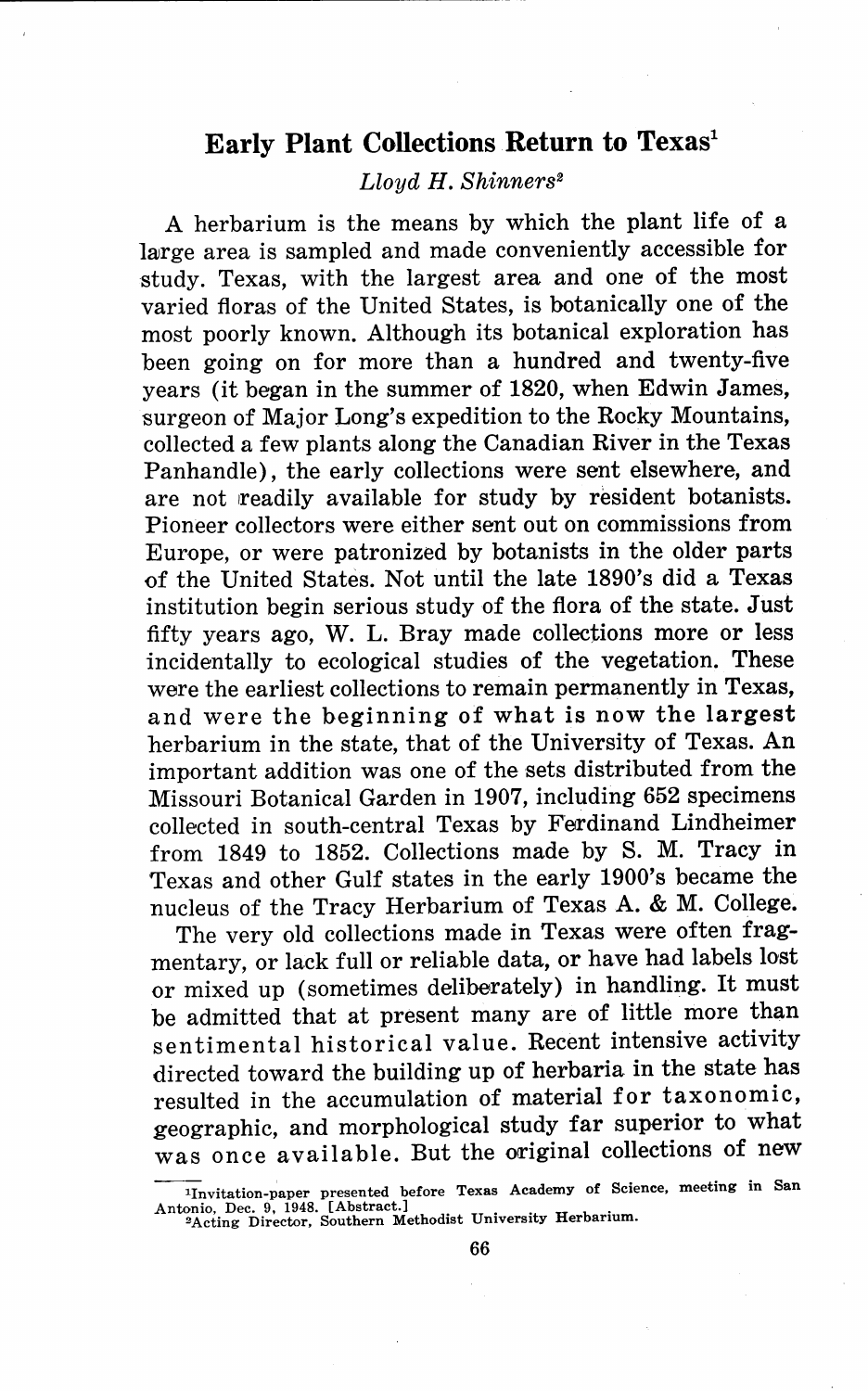species, the "type collections," are necessary for comparison if names are to be correctly applied. Old collections record the presence of species in areas from which they have now disappeared, or may indicate the former geographic limits of native plants which have turned weedy and spread, or record the first appearance of foreign weeds. For certain purposes, old collections have a value out of all proportion to their number or quality.

During the past few years, Southern Methodist University has been fortunate enough to secure a number of early Texas plant collections, some dating as far back as 1839. The University Herbarium, though the youngest and at present the third-largest in the State-it dates from 1944. and now contains 30,000 specimens of flowering plantsthus becomes the one with the oldest specimens. These are from two sources. (a) In 1945, a lot of 633 specimens in the Herbarium of the Milwaukee Public Museum was generously made available in exchange by Albert M. Fuller, Curator of Botany. These were chiefly from the herbarium of Emil Dapprich, a German teacher who visited Texas in 1873, obtained specimens of Lindheimer and Charles Wright, later lived in Milwaukee, and ultimately left his collections to the Public Museum there. (b) In 1948, specimens in excess of 1,000 were received by special arrangement with Dr. Robert E. Wcodson, Jr., Curator of the Herbarium of the Missouri Botanical Garden, St. Louis. These include both mounted and unmounted duplicates of collections made by several botanists in Texas and other Southern states during the last century. Chiefly responsible for their acquisition by the Missouri Botanical Garden were George Engelmann, whose private collections (including a large number of Lindheimer's from Texas) became an important initial part of the Garden's Herbarium, and William Trelease, the Garden's first director, who sought to make his institution the leading center of botanical study for the Southwest. In the late 1890's and early 1900's, the Garden purchased nearly all the available Texas collections (the largest being that of Julien Reverchon, first resident botanist of Dallas, very few of whose specimens have been distributed) ; and subsidized collectors to carry on additional exploration. As a result, there are now probably more Texas specimens to be found